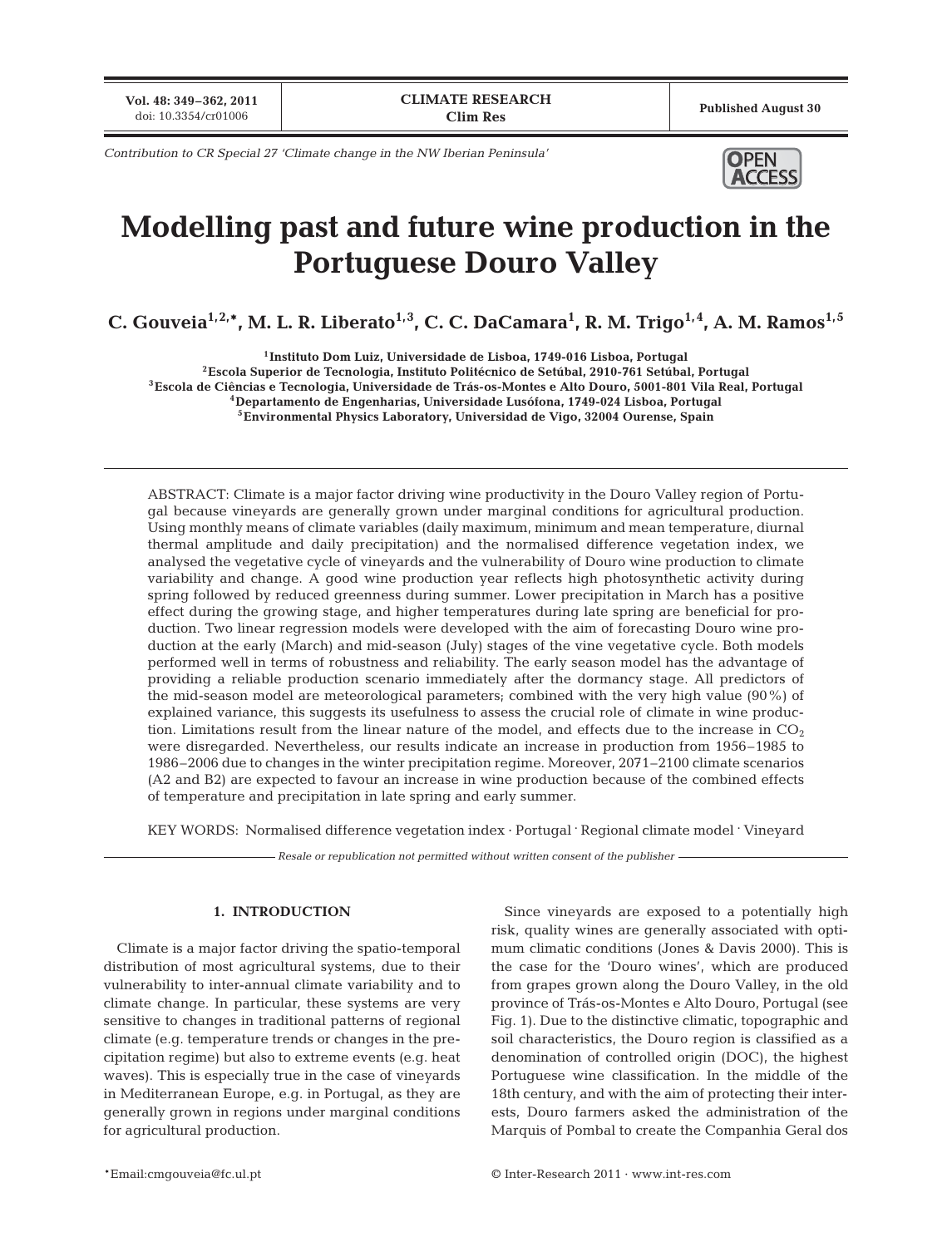Vinhos do Alto Douro. Established by Royal Charter in 1756, the new institution's goal was to ensure the quality of the so-called Port wine and help avoid fraud, balance production and trade, and stabilise prices. Even though the Douro was the third demarcated region after Chianti and Tokay, the 'demarcation of the mountains' established the first wine-producing region in the world, with specific production-based rules. While still primarily associated with Port wine, a fortified wine produced exclusively in the Portuguese section of the Douro Valley, the Douro region produces as much table wine today as it does fortified wine. The present work is focused only on table wines, i.e. those typically referred to as 'Douro wines' and associated with high quality.

Although grapes are an adaptable fruit and are grown around the world, wine quality and production are best in temperate climates. In fact, the role of meteorology and climate parameters in vine growth has long been the subject of research in the fields of biology and phenology, with much of the work examining the influence of air temperature on the composition and quality of grapes (Coombe 1987). For instance, at the global scale, grapevines are traditionally grown in areas with mean temperatures between 12 and 22°C during the growing season (Jones 2006), with an optimal vegetative response to daily average values from 20°C to 35°C. Above 35°C, vegetation activity is impaired, and in some extreme cases, vineyards may suffer serious and permanent damage (Berry & Björkman 1980, Sepúlveda et al. 1986). Extremes of heat or cold may disrupt the optimum growth cycle or even result in crop losses. During the ripening period, temperature also plays an important role for grape maturation, including the aroma and the colouration (Fregoni & Pezzutto 2000, Tonietto & Carbonneau 2004), with a key effect on the final characteristics of the wines (Jackson & Lombard 1993). Furthermore, vineyards depend on water availability (Carbonneau et al. 1992). Too much precipitation can produce too much vegetation and/or drowned vines, and too much humidity can lead to disease problems, such as downy or powdery mildew. Water availability during critical growth stages also affects grape quality, which in turn impacts wine quality (Conradie et al. 2002).

A number of studies have been conducted from a climatological perspective, with the aim of assessing the effect of climate change on wine quality and yield, at global or regional scales (Jones et al. 2005, Lobell et al. 2006, White et al. 2006). Climatic changes over coastal California (USA), associated with increases in sea surface temperature and water vapour over the Pacific Ocean, may have benefited the premium wine industry, as seen in higher-quality wines and larger grape yields (Nemani et al. 2001). As discussed by Rodó &

Comím (2000), the inter-annual variability of Iberian wine quality is partially conditioned by large-scale climatic phenomena, such as the North Atlantic Oscillation (NAO) and the El Niño-Southern Oscillation (ENSO). Ramos et al. (2008) showed that changes in temperature are related to wine parameters in northeast Spain, with wine quality being favoured by higher ripening diurnal temperature ranges and reduced production experienced in the warmest vintages. However, despite the detection of such influences, few models are available for grapevine yield and production (Bindi et al. 1996).

A better understanding of the potential impacts of the climate state on natural systems is becoming in creasingly important as growing levels of greenhouse gases associated with changes in earth surface features convey temperature and precipitation changes. In the case of Portugal, the observed warming trends are asymmetric with respect to both seasonal and diurnal cycles, with greatest warming occurring with minimum temperatures and during winter and spring (Miranda et al. 2002). Moreover, changes in the regional precipitation regime have been most pronounced in spring with a highly significant decrease of precipitation in March (Trigo & DaCamara 2000, Gallego et al. 2011) as induced by changes in the predominant location of North Atlantic storm tracks (Paredes et al. 2006, Vicente-Serrano et al. 2011). These studies have also shown that the main driver of precipitation in western Iberia (including the entire Portuguese territory) is the NAO pattern (Hurrell 1995), which steers a large fraction of the transient low pressure systems and consequently modulates most of the precipitation events in the region (Trigo et al. 2004, Trigo 2006). With the aim of evaluating the impact of climate change on wine productivity, Santos et al. (2010) de veloped a statistical model of grapevine productivity for the Douro region, using climate parameters as predictors. They identified statistically significant correlations between annual yield and monthly mean temperatures and monthly accumulated precipitation during the growth cycle of the vine. However, no parameters associated with grapevine growth (phenology) were used, namely those derived by remote sensing technology that has been developing steadily in the last couple of decades. Agriculture has greatly benefited from remote sensing products, particularly in several applications such as crop identification (Patel et al. 2006), crop growth monitoring and yield prediction (Gouveia & Trigo 2008) and drought monitoring (Vicente-Serrano et al. 2006, Gouveia et al. 2009). The normalised difference vegetation index (NDVI) is useful for vine growth assessment, and in particular, time series of NDVI imagery efficiently provide a synoptic view of grape vine vegetation dynamics that may be used for vine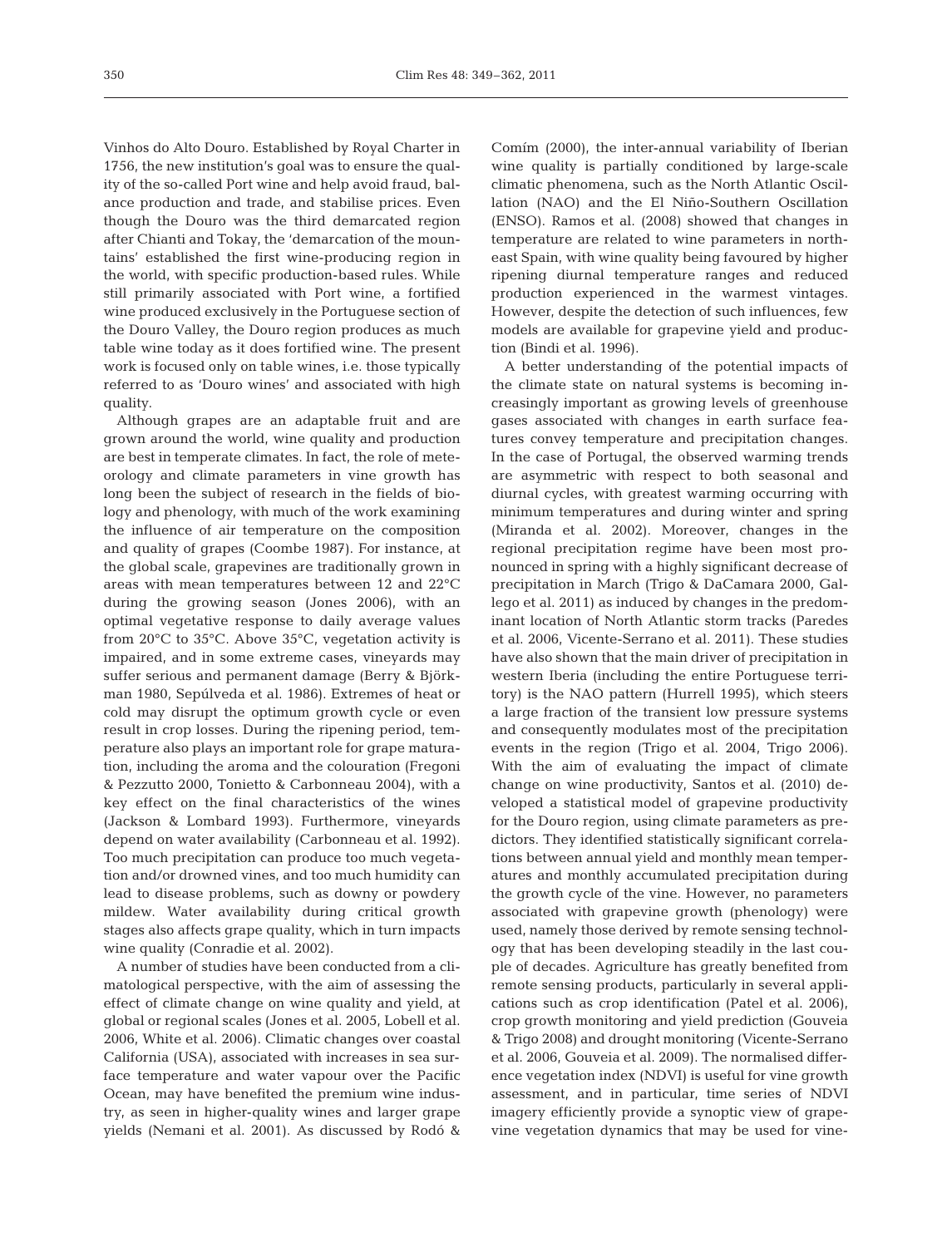yard management. Phenological information is essential for decision making during many of the phases of grape growing, namely in labour planning, pest and disease control, canopy management and harvesting (Cunha et al. 2010a). For instance, Cunha et al. (2010a) used 10 d VEGETATION image composites (1999– 2007) to examine temporal profiles of NDVI and study their relationship with grapevine phenology. They suggested that NDVI values during the early months of the year are correlated with winegrape production in the Douro region.

Due to the scarce information on external factors influencing Douro wine production and in order to increase our knowledge of this subject, the aim of the present work was to integrate information about phenology, as obtained from remote sensing, with climate conditions in order to develop models for present and future wine production. More specifically, our objectives were as follows:

(1) To analyse the vegetative cycle of vineyards in the Douro region, using the NDVI dataset (at 8 km resolution) provided by the Global Inventory Monitoring and Modeling System (GIMMS) group.

(2) To assess the impact of temperature and precipitation on the inter-annual variability of vineyard production.

(3) To develop robust multi-linear regression models of wine production, using NDVI and meteorological variables as predictors.

(4) To assess the impact of climate change scenarios on the wine production of the Douro region

onto geographic coordinates, based on the nearest neighbour scheme (Fig. 1b). Pixels were further geocoded to an 8000 m grid resolution, based on the mode rule for degradation of thematic maps. This criterion was the most appropriate, since it allows choosing a threshold, thus providing higher confidence in the class label, while maintaining a sufficiently large sample in each class. Accordingly, only 4 pixels were retained with more than 65% of the area occupied by vineyards (Fig. 1c). Despite the availability of the new CLC2006 version, its usage does not result in choosing different grids for the Douro region.

#### **2.2. Wine production data**

Annual values of wine production covering the period 1986–2006 were obtained from the Portuguese Statistical Institute (www.ine.pt). Fig. 2 presents the annual averages of whole DOC wine production for the Douro region (excluding Port wine).

#### **2.3. Vegetation index**

We used the monthly NDVI dataset, at 8 km resolution, from the advanced very high resolution radiometers (AVHRR) provided by the GIMMS group (http://glcf.umiacs.umd.edu/data/gimms/; Tucker et al. 2004, 2005). Data for the region cover the area be tween  $10^{\circ}$ W to  $0^{\circ}$ E and  $35^{\circ}$  to  $45^{\circ}$ N, and the 26 yr period 1981–2006. Details on the quality of the GIMMS dataset can be found in Kaufmann et al. (2000) and

## **2. Data and pre-processing**

## 2.1. Corine Land Cover Map (CLC2000)

The reference map used here is based on the Corine Land Cover Map (CLC 2000), available on a  $250 \times 250$  m grid, which was aggregated from the original vector data at 1:100 000. CLC2000 is a key database for integrated environmental assessment and provides a pan-European inventory of biophysical land cover, using a 44 class nomenclature. This version is available at the site of the European Environmental Agency (www. eea.europa.eu/data-and-maps/ data/corine-land-cover-2000-raster).

Our study area was the Douro region, located in northeastern Portugal (Fig. 1a). The reference map over the selected region was re-projected from the CLC2000



Fig. 1. (a) Douro region (box), (b) pixels coded as vineyards using the Corine Land Cover Map (CLC2000) after the degradation process, (c) identification of the 4 selected pixels (marked by white dots), defined as those with more than 65% of the area occupied by vineyards, (d) location of the 4 selected pixels from the Climatic Research Unit and (e) location of the 2 grid points from HadRM3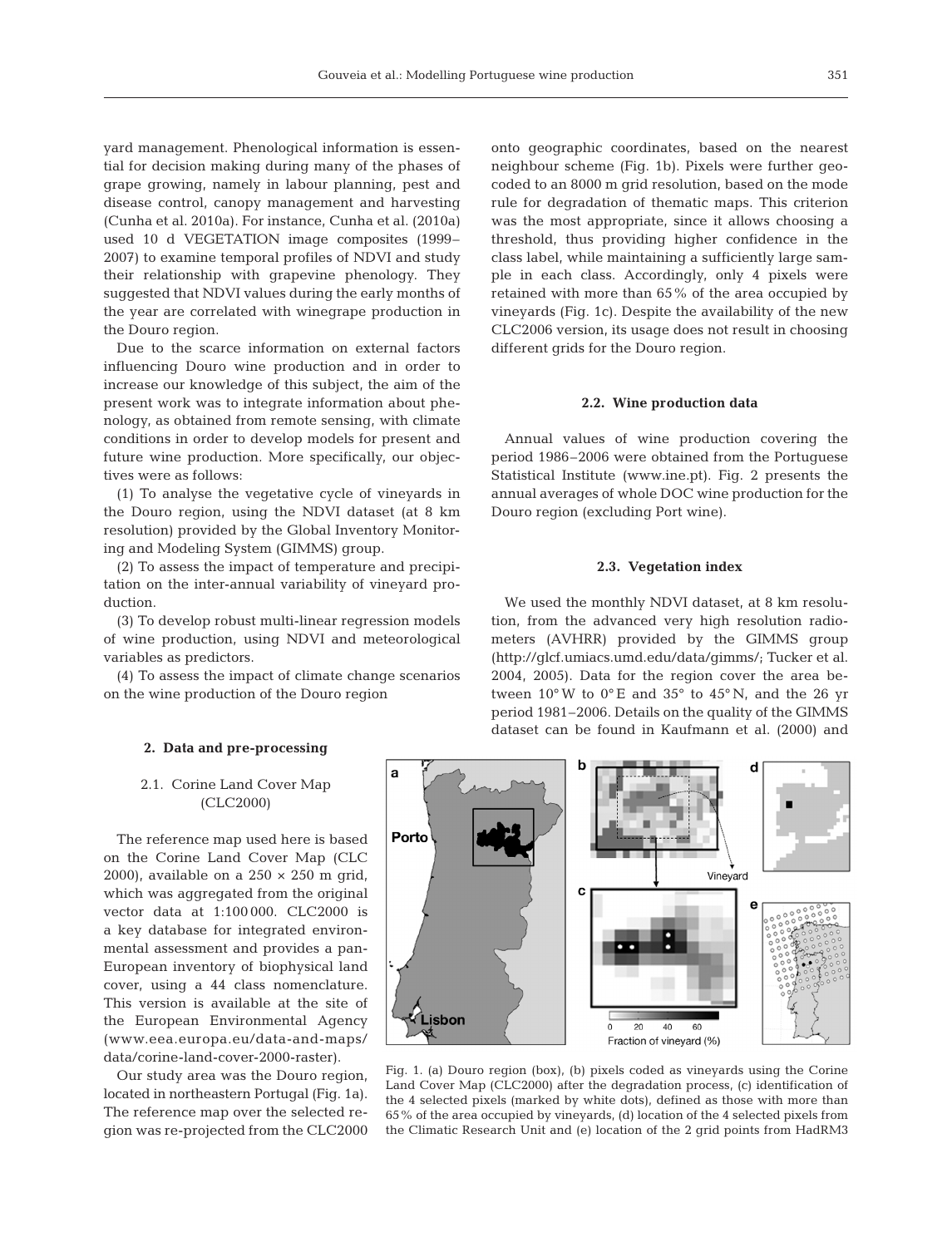Zhou et al. (2001). NDVI information was restricted to the 21 yr period that spans 1986–2006, i.e. to the period covered by the wine production dataset, and to the 4 selected pixels where the area is dominated by vineyards. Monthly composites of NDVI and corresponding anomalies for the period considered were then computed for the 4 pixels used.

#### **2.4. Meteorological parameters**

We relied on fields of monthly averages of maximum, minimum and daily mean temperature (TMAX, TMIN and TAVG) and of precipitation (PREC). The information was extracted from the Climatic Research Unit (CRU TS 3.0) data set (http://badc.nerc.ac.uk/data/cru/), which covers the period 1901–2006 with a spatial resolution of  $0.5^{\circ} \times 0.5^{\circ}$ . The meteorological data set also was restricted to the study period 1986–2006 and to the 4 closest grid points (Fig. 1d) to the 4 CLC2000 pixels selected. Spatial means were then computed for each month of the time period. In order to assess the impact of climate variability on wine production, we also analysed the inter-annual variability of the selected meteorological parameters during the time period, based on analysis of composite fields.

## **2.5. Regional climate model data**

Regional climate models are an important tool to study not only changes in average conditions but also the likelihood of extreme events in certain regions under future scenario projections. In the last decade, the reliability of these projections has been steadily increasing due to advances in modelling and a better understanding of the physical processes of the climate system (Solomon et al. 2007). Among the many climate change projects funded by the EU in the last decade, the PRUDENCE project (http://prudence. dmi.dk/) provided high-resolution meteorological data for Europe (at 50 km resolution) for both the recent



past (control period 1961–1990) and future climates (scenario period 2071–2100). Experiments rely on simulations performed with different regional climate models (Jacob et al. 2007) which are forced by the global atmospheric climate model HadAM3H (Pope et al. 2000, Buonomo et al. 2007). Additional information on the characteristics of the PRUDENCE experiments may be found in Christensen & Christensen (2007).

Following the approach used in a companion paper (Ramos et al. 2011, this Special), we restricted the analysis to the simulations from the Hadley Centre regional climate model (HadRM3). We used PREC, TMAX and TMIN data from a control period (1961– 1990) and from 2 Intergovernmental Panel on Climate Change (IPCC) emission scenarios: A2 and B2 (2071– 2100). When comparing both scenarios, the A2 scenario considers a higher concentration of  $CO<sub>2</sub>$ , a larger human population, higher energy consumption, scarcer resources and less diverse technology (Nakicenovic et al. 2000). We used monthly averaged values from 2 HadRM3 gridpoints (located closest to the 4 selected vineyard pixels; Fig. 1e), as the seasonal cycles of selected climatic variables for these 2 gridpoints are in good agreement with those of CRU data (data not shown).

Over the Iberian Peninsula, the HadRM3 model presents relatively low precipitation and a positive temperature bias, lower in winter and higher in summer months (Jacob et al. 2007). The bias follows the tendency of the driving global climate model (HadAM3H) used in the PRUDENCE project; this feature of the HadAM3H is discussed in Moberg & Jones (2004). Despite this weakness, we chose the HadRM3 because previous important climate change studies on Portugal also used the HadRM3 simulations (Santos et al. 2002, Santos & Miranda 2006, Ramos et al. 2011). A comparison can therefore be made between our results and those from previous studies on Portugal.

## **3. COMPOSITE ANALYSIS**

The annual cycle of NDVI monthly mean values is represented in Fig. 3a. Here we adopted the standard hydrological year, spanning from September of year *n* – 1 to August of year *n*. In general, January is the month with the highest dispersion of values (indicated by the interquartile range), whereas August and September are the most concentrated. The NDVI cycle of the 4 CLC2000 pixels dominated by vineyards presents a maximum at the end of spring and a minimum during winter, a feature that is related to the typical vegetative cycle of vineyards exposed to an Atlantic-Mediterranean climate. The harvest period (when the grapes are fully mature) typically occurs in September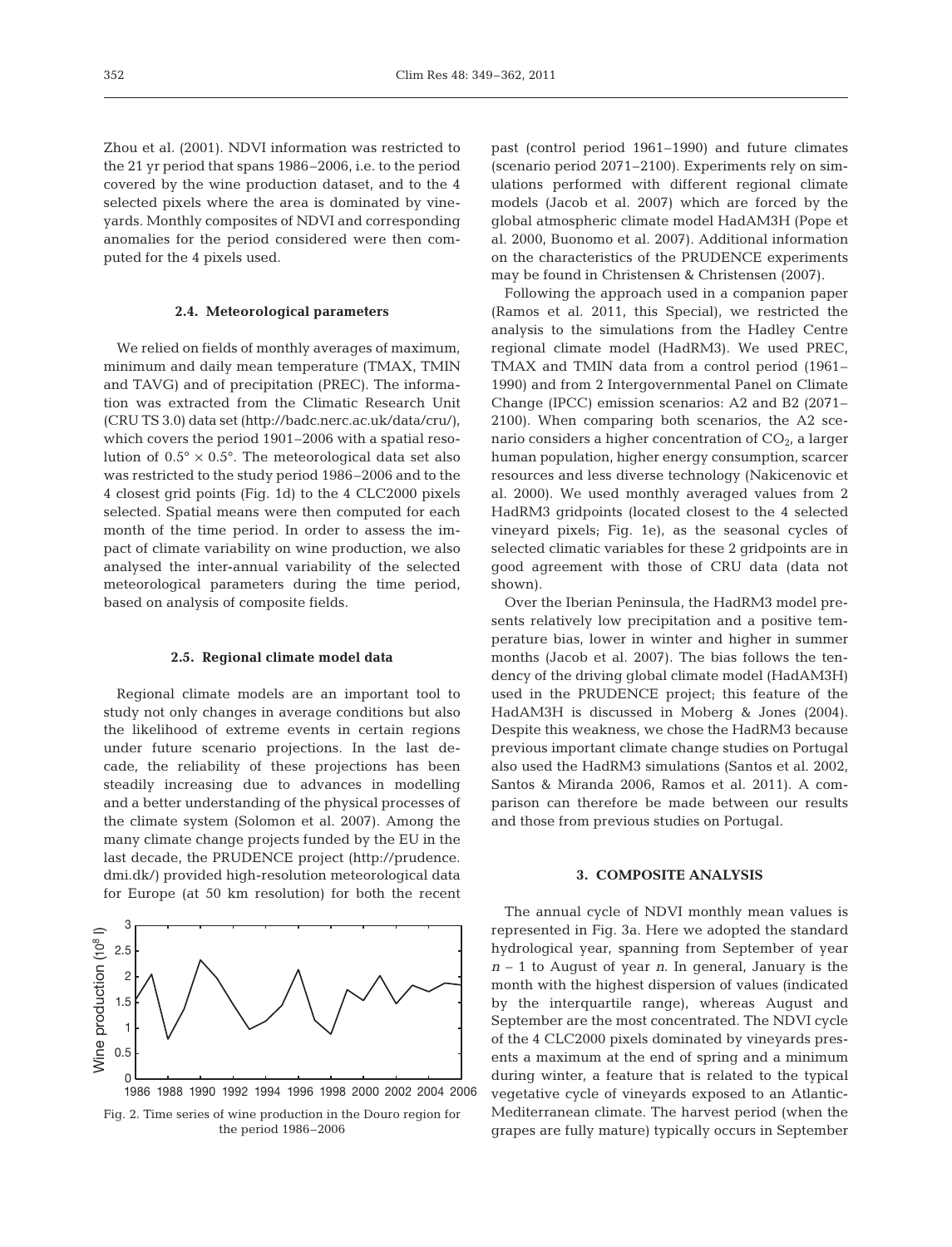and is followed by dormancy that generally spans October and November. This stage starts with leaf fall and continues over the winter months, leading to budbreak in March (Cunha et al. 2010b). The increment of NDVI between March and June (Fig. 3a) is associated with a period of intensive growth, including budbreak, the production of leaves (Boulton et al. 1996) and flowering, which occurs in May (Cunha et al. 2010b). The flowering date marks the transition from the vegetative to the reproductive physiological process, with the following fruit set period being a crucial stage for grape modelling and vineyard operations (May 2004). Véraison, or the development of the grape and its maturation, usually occurs between July and the first week of August. As shown in Fig. 3a, NDVI values start to decrease in July and continue to decline through the end of the hydrological year, due to the inability of the older leaves to absorb the radiation necessary for photosynthesis (May 2004).

Years associated with high (i.e. above the 75th percentile) and low (i.e. below the 25th percentile) wine production were selected, and a composite of the respective monthly anomalies of NDVI is shown in Fig. 4a. Confidence intervals for anomalies (at the 90% level) were also computed using a Monte Carlo technique based on the generation of 10 000 random samples of 5 yr (i.e. the number of years of high and low production) followed by the estimation of the 10th and 90th percentiles of anomalies. Results indicate that a low wine production year corresponds to lower than normal photosynthetic activity in the previous autumn and the current spring along with higher greenness during the summer.

The annual cycle of monthly means of the meteorological parameters is represented in Fig. 3b–f. Precipitation occurs mainly from September to May, with the highest values observed during autumn and winter months. Precipitation reveals a higher range of inter-



Fig. 3. Annual cycle for the standard hydrological year spanning September of year *n* – 1 to August of year *n* (with *n* from 1986 to 2006) of (a) monthly normalised difference vegetation index (NDVI) values, (b) monthly values of precipitation (PREC), (c) maximum temperature (TMAX), (d) minimum temperature (TMIN), (e) daily mean temperature (TAVG) and (f) diurnal thermal amplitude (AMPT) for the Climatic Research Unit climate grids representing the Douro Valley region (see Fig. 1d). Boxes delineate median, upper and lower quartiles, with the whiskers representing the lowest and highest observed value still within 1.5 of the interquartile range. +: outliers, i.e. values beyond the ends of the whiskers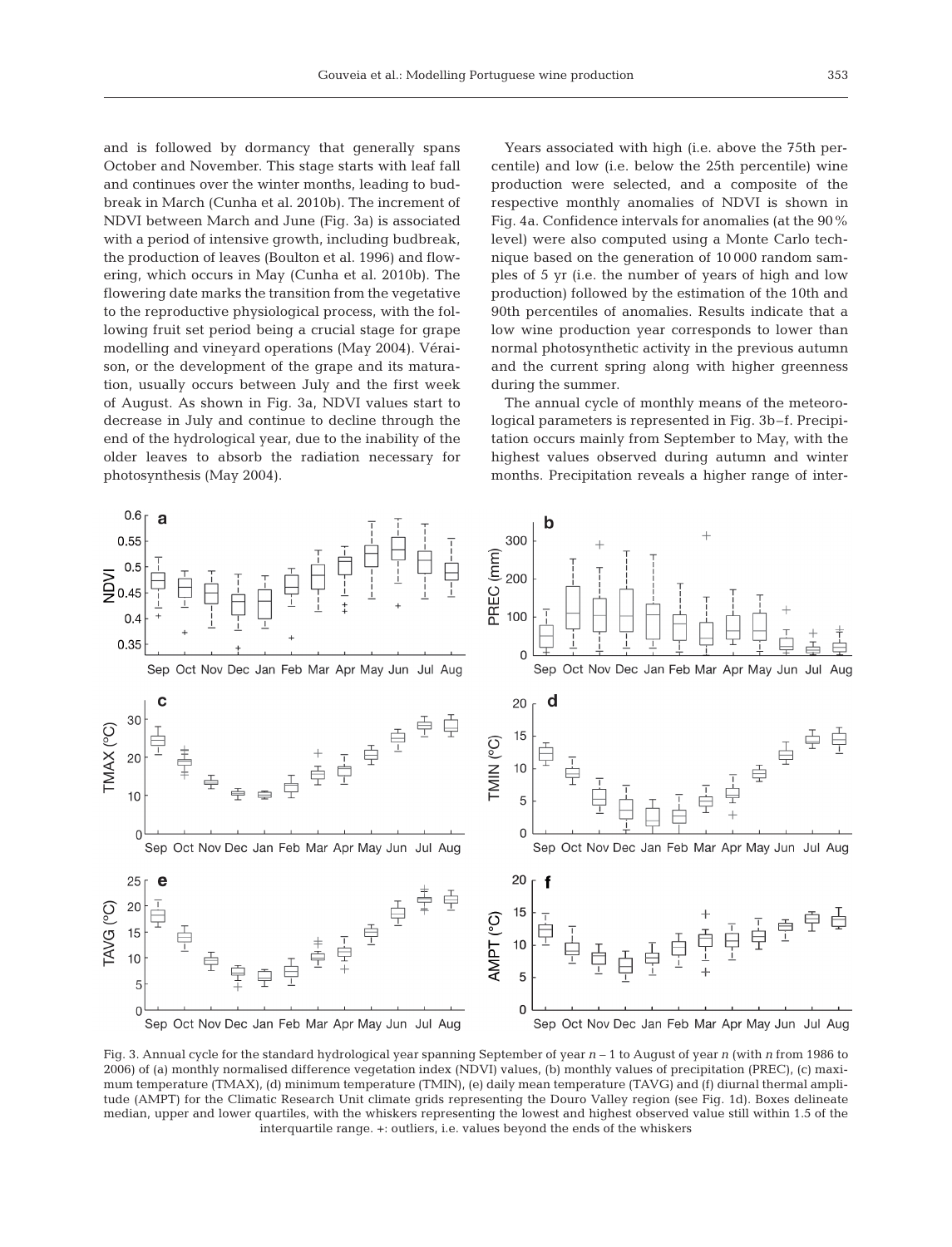

Fig. 4. Annual cycle (as in Fig. 3) of monthly composites of anomalous values of (a) normalised difference vegetation index (NDVI), (b) precipitation (PREC), (c) maximum temperature (TMAX), (d) minimum temperature (TMIN), (e) daily mean temperature (TAVG) and (f) diurnal thermal amplitude (AMPT) with respect to low and high production years for the Climatic Research Unit climate grids representing the Douro Valley region (see Fig. 1d). Dotted lines indicate anomaly intervals at the 10% and 90% levels of confidence, as obtained from 10000 random samples of 5 yr

annual variability compared to temperature variables. The highest monthly variability in precipitation is observed from October to January, whereas July and August have very low rainfall and low variability. On the other hand, TMAX shows very low variability during the winter months, while TMIN presents the lowest variation in spring and early summer and the highest in winter. As expected, TAVG is lowest in January and highest in August (Fig. 5d). Thermal amplitude (AMPT, calculated as TMAX – TMIN) is high in September, when high diurnal temperatures are good for ripening, flavour and aroma development (Fig. 5e).

Composites for the meteorological variables during years associated with high and low wine production were computed and the corresponding annual cycles of monthly anomalies analysed, since the main differences detected between high and low production years might account for the different development during the stages of growth of the vineyard (Jones 1999). As shown in Fig. 4b–f, the stage of dormancy requires sufficiently cold temperatures to initiate latent bud hardening with limited freeze damage (Nemani et al. 2001). This implies lower than usual diurnal AMPT, i.e. slightly negative anomalies of the quantity 'TMAX – TMIN' during winter for years corresponding to higher wine production (Fig. 4f). In fact, winter temperatures are not a problem in Portugal during dormancy, and therefore negative AMPT anomalies from November to March for years corresponding to higher wine production (Fig. 4f) seem to be related to the positive rain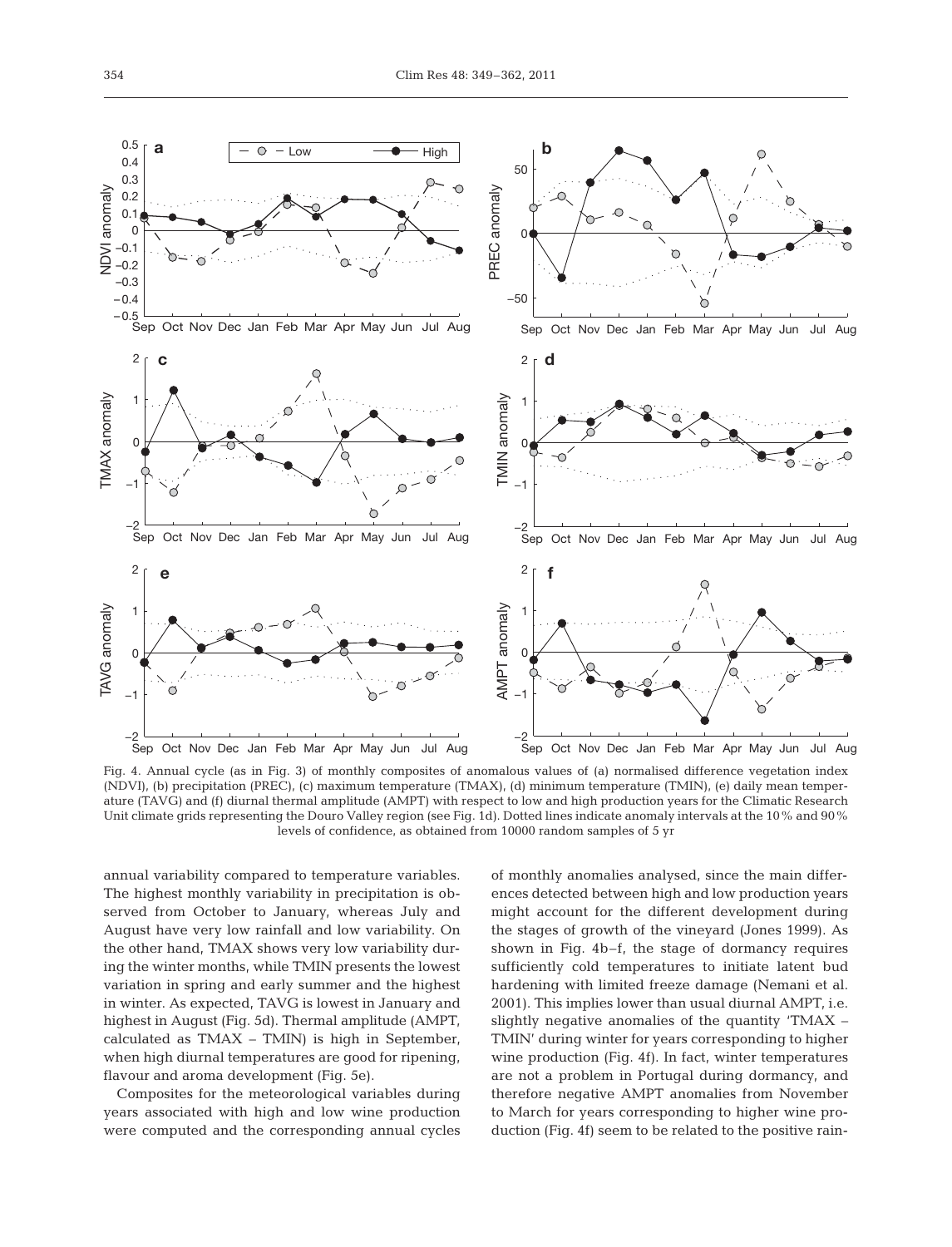fall anomalies in winter from November to March (Fig. 4b), which allow higher soil moisture during spring. This latter feature is associated with higher values of TAVG (Fig. 4e) as well as higher (lower) than usual values of TMIN (TMAX), and therefore higher AMPT particularly in March (Fig. 4c,d). The budbreak stage requires abundant soil moisture and sunshine with temperatures above 10°C for sustained vegetative growth. Frost occurrence may reduce bud productivity, leading to poor yields and quality, which is in agreement with the fact that higher than usual values of TMIN during March and April (Fig. 4d) are associated with high production years.

The flowering period requires dry, stable conditions so as not to hinder flower differentiation and berry set. The véraison stage also requires dry conditions (to limit moisture-induced diseases) with moderate temperatures, high levels of insolation and low temperature variability to allow sugars to concentrate leading up to harvest (Nemani et al. 2001). On the other hand, the small or even insignificant differences obtained for July and August are a good indicator that the pre to post bloom is much more important for fruit set and production than the period near véraison. Again, these conditions are in good agreement with the observation that high-production years in the Douro region are associated with negative PREC anomalies during spring (Fig. 4b) as well as a sharp decrease of AMPT after May (Fig. 4f), with positive (but not extreme) anomalies of TAVG (Fig. 4e) and TMAX (Fig. 4c).

In summary, the comparison of NDVI cycles and meteorological parameters for years of low and high wine production revealed significant differences during the following 3 stages:

(1) A first period coinciding with dormancy that starts after harvest. This stage is generally associated with some greenness activity in the vineyard inter-row spaces, which is only possible due to high soil moisture owing to the onset of fall precipitation and/or high temperatures. The high values of precipitation during winter contribute to ensuring high values of soil moisture during the budbreak period, therefore allowing better vineyard growth early in the season. On the other hand, the occurrence of high temperatures during winter may induce drier conditions and early budbreak, which bring greater risk of frost damage.

(2) A second period coinciding with budbreak. During this stage, differences in the NDVI annual curves may be related to the high transparency of the grape vine canopy and to soil cover differences among years (Cunha et al. 2010a). Gouveia et al. (2008) showed that vegetation dynamics during spring and summer in Iberia are mainly driven by winter precipitation with less effect from winter temperatures. However, the effect of the lack of precipitation over a certain period

combined with other climatic anomalies, such as high temperatures, high winds and low relative humidities over a given area may result in reduced green vegetation cover (Gouveia et al. 2009). For instance, several authors have provided evidence that budbreak dates occur earlier in the Mediterranean climate due to the higher temperatures during late winter (Boulton et al. 1996, May 2004, Cunha et al. 2010a).

(3) A third period, starting with flowering and continuing during the véraison. After May, the number of days with mean temperature >10°C that are required during the period between flowering and harvest (Boulton et al. 1996, May 2004) is not an issue in the Douro region, but higher production years depend on higher temperature anomalies during this final period.

## **4. REGRESSION MODELS FOR WINE PRODUCTION**

Results obtained in Section 3 point out the relationships of the annual cycles of temperature and precipitation with the production of table wine in the Douro region. They further suggest using NDVI together with meteorological variables to develop simple models of wine production based on data covering the period 1986–2006.

A stepwise regression was therefore used to select a set of statistically significant variables (at the 5% level) to be used as predictors in 2 regression models with the goal of forecasting Douro wine production at early (March) and mid (July) stages of the grapevine vegetative cycle in the region. Problems related to overfitting were mitigated by adopting a leave-one-out scheme for cross-validation (Wilks 1995), i.e. by successively using a single observation from the original sample for validation, and the remaining observations as the training data.

# **4.1. Early-season estimates of wine production in the Douro region**

Following the procedure described in the previous paragraph, the stepwise regression was applied to the subset of early-season predictors defined as AMPT, TAVG, PREC and NDVI from September to March. The following multi-linear regression model of earlyseason wine production in the Douro region (ESPD) was obtained:

$$
ESPD = 1.02 + 6.96 \times \text{NDVI}_{\text{Oct}} - 0.16 \times \text{AMPT}_{\text{Mar}} \tag{1}
$$

$$
-0.15 \times \text{TAVG}_{\text{Jan}}
$$

Results obtained for the period 1986–2006 are presented in Fig. 5, and the observed and modelled time series of wine production show good agreement. As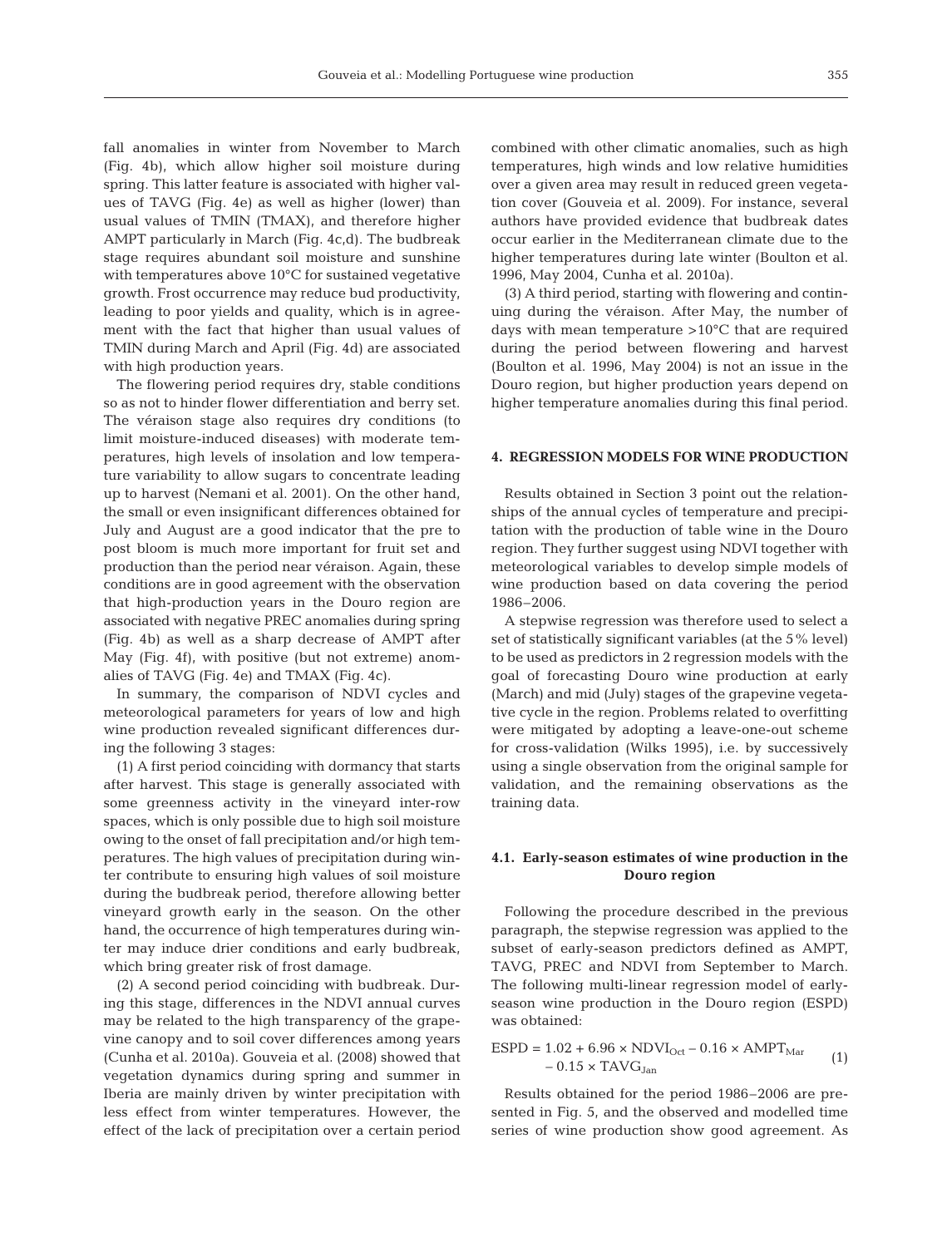

Fig. 5. (a) Observed (light grey curve) wine production in the Douro region and of corresponding modelled values (dark grey curve) when using a linear regression early season model (ESPD) based on the normalised difference vegetation index in October (maximum temperature – minimum temperature in March) and average temperature in January. (b) Residuals and respective 95% level con fidence intervals; 2 outliers (in 1990 and 1998) are highlighted in black. (c) As in (a) except modelled values were obtained from the leave-one-out crossvalidation procedure. All values in  $\times 10^8$  l

shown in Table 1, the linear model is able to explain 62% of the total variance of wine production and the adequacy of choosing the model is supported by the small p-value ( $p = 0.0008$ ) of the *F*-test. Results from the leave-one-out cross-validation scheme (Fig. 5) support the robustness of the regression model, given the slight decrease from the value of  $R = 0.79$  of the correlation between the observed time series and that fitted by simple regression to the value  $R_{CV} = 0.71$  (Table 1) between the observed time series and the one obtained by cross validation.

The time series of the residuals (observed – modelled) is also shown in Fig. 5, with 1990 appearing as an outlier (at the 95% confidence level) since the corresponding error bar does not cross the 0 reference line (Chatterjee & Hadi 1986). The underestimation of the 1990 production by the model may be explained by the low precipitation and the high temperature from January

Table 1. Goodness of fit statistics for early (ESPD) and midseason (MSPD) regression models of wine production in the Douro region.  $R_{CV}$ : correlation coefficient after cross validation

| Model       | $\mathbb{R}^2$ | F    | р        | R    | $R_{CV}$ |
|-------------|----------------|------|----------|------|----------|
| <b>ESPD</b> | 0.62           | 9.2  | 0.0008   | 0.79 | 0.71     |
| <b>MSPD</b> | 0.90           | 52.2 | < 0.0001 | 0.95 | 0.92     |

to March, which do not favour a good year of wine production (Fig. 4b–f). However, the impact of such conditions was mitigated by the high values of precipitation in the previous autumn that attenuated the needs of water of the vineyard in the following winter. This feature may be explained by the fact that 1996 is also very close to being an outlier in wine production. However, both years present positive NDVI anomalies in autumn, which may explain how a dry winter (1990) and a wet winter (1996) lead to 2 nearly equal positive outliers.

The overall good performance of the model indicates that the retained predictors contain information about the dormancy period that is relevant for anticipating the stages that follow. In particular, NDVI values in October play an important role and may be regarded as a proxy of the subsequent development of the vineyard, confirming that when grapevines are in their best health conditions as they head into dormancy, this usually leads to more productivity the following year (Cunha

et al. 2010a). Furthermore, the low values of AMPT in March, which are related to the positive anomalies of PREC in the previous winter and early spring, are also a good predictor of low vegetative stress conditions. These low values of AMPT in March are associated with higher (lower) than usual TMIN (TMAX).

# **4.2. Mid-season estimates of wine production in the Douro region**

The regression model for the mid-season estimates of wine production in the Douro region (MSPD) was obtained by a similar stepwise regression approach, although performed over the set of mid-season variables defined as TMAX, TMIN, TAVG and PREC from September to July. The following model given by:

$$
MSPD = -1.10 + 0.17 \times [TMAX_{\text{Jul}} - TMIN_{\text{May}}] + 0.0051 \times [PREC_{\text{Jan}} - PREC_{\text{Feb}}] - 0.0068 \times [PREC_{\text{May}} + PREC_{\text{Jun}}]
$$
(2)

was obtained after combining pairs of variables (retained by stepwise regression) in order to diminish the number of predictors (from 6 to 3) and hence prevent overfitting problems related to the excessive number of predictors retained (6) for such a relatively short time series (21 yr).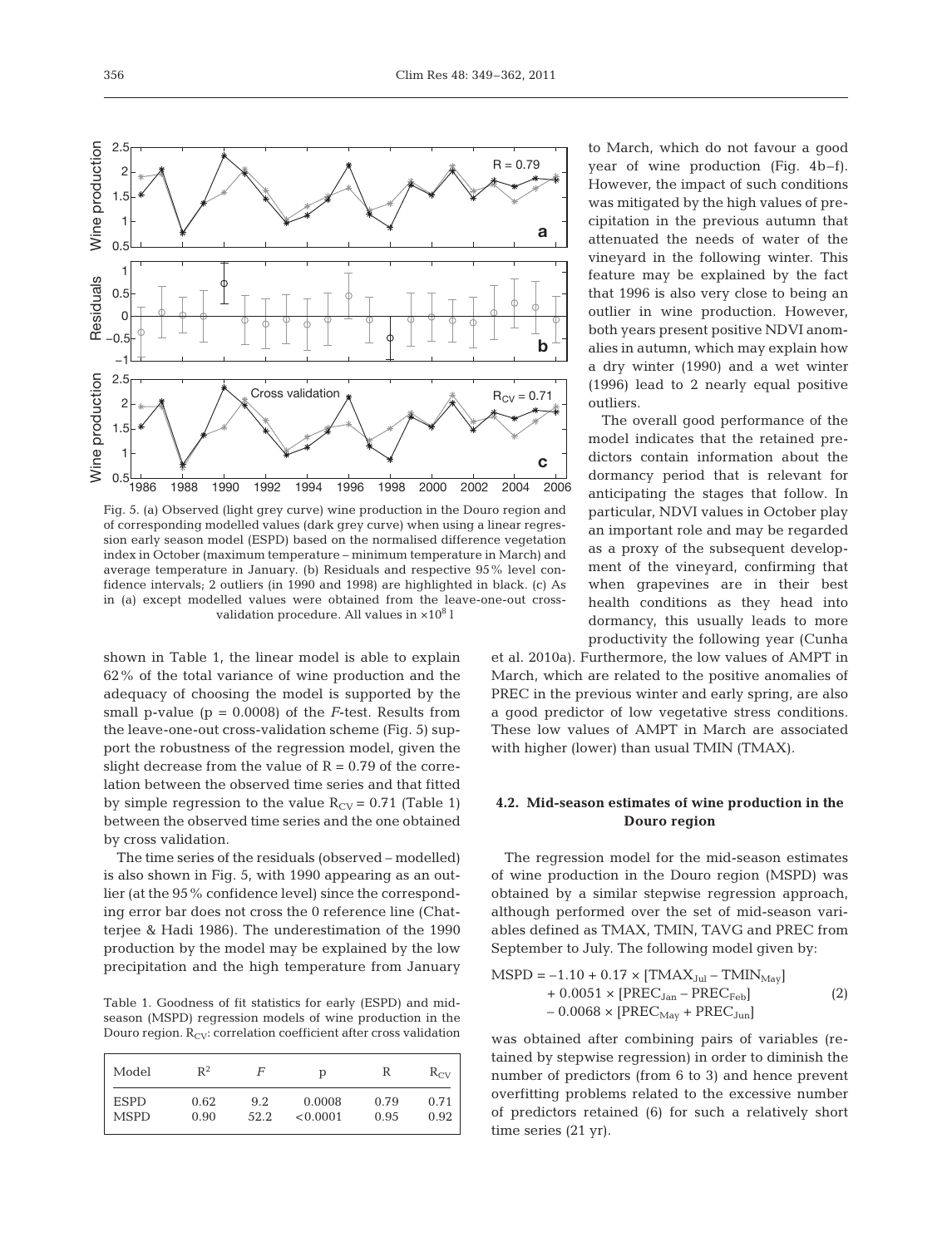

Fig. 6. As in Fig. 5, but using a linear regression mid-season model (MSPD) based on maximum temperature in July, minimum temperature in April and precipitation in January, February, May and June. The single outlier (in 2004) is highlighted in dark grey. All values in  $\times 10^8$  l

As shown in Table 1, the very small p-value ( $p <$ 0.0001) of the *F*-test indicates the strength of the linear model which explains 90% of the total variance of observed wine production. The good agreement be tween the observed time series and either the modelled one by simple regression  $(R = 0.95)$  and the one obtained by cross-validation regression  $(R<sub>CV</sub> = 0.92)$  is apparent (Fig. 6), and the robustness of the model is supported by the small decrease from R to  $R_{CV}$ .

The time series of residuals presents a single outlier (at the 95% confidence level), which corresponds to the year 2004, where the production was overestimated by the model. This may be attributed to the outstanding heat wave that occurred during the 2003 summer (Trigo et al. 2006) and the subsequent negative effect at the beginning of the vineyard vegetative cycle. Again the year 1996 was very close to being an outlier as well, but was underestimated in terms of production when compared with 2004, which was overestimated. The underestimation of 1996 may be attributed to the higher PREC in May, as well as to the lower values of TMAX and TMIN in the same month. This is also consistent with the previous results, which highlight the fact that high AMPT, high TMAX and low PREC during bloom are good for production.

It may be noted that the model uses as predictors the difference between TMAX in July and TMIN in May, the difference between monthly PREC in January and February, and the cumulated PREC in May and June. The positive coefficient affecting the difference between monthly PREC in January and February may be related to the high values of soil moisture required for better growth early in the season followed by lower soil moisture conditions. The subsequent flowering and véraison stages require dry conditions, moderate temperatures in May and a moderately hot early summer, as reflected by the positive coefficients affecting the difference between TMAX in July and TMIN in May and by the negative coefficient affecting cumulated PREC in May and June.

## **5. CLIMATE CHANGE ASSESSMENT**

As pointed out in Section 1, Portugal has suffered a pronounced decrease in precipitation in the spring, in particular in March, since the early 1950s (Trigo & DaCamara 2000, Gallego et al. 2011). For temperatures, the observed warming trends have been found to be asym-

metric with respect to both seasonal and diurnal cycles. Results reveal a significant increase in extreme heat events for both spring and summer seasons, and a decrease in extreme cold events in winter (Ramos et al. 2011). Observed changes in both temperature and precipitation suggest performing a sensitivity analysis of the effect of such changes on wine production in the Douro region before considering future climate scenarios.

For this purpose we relied on CRU TS 3.0 data for the same 4 grid points chosen to represent the Douro region. Fig. 7 presents thermo-pluviometric anomaly graphics of monthly averages of TMAX and TMIN, as well as of PREC, which were obtained after computing the departures of the period considered in our study (1986–2006) from the previous normal period (1956– 1985). The decrease of PREC in late winter and early spring is worth stressing due to the role of precipitation in the vineyard vegetative cycle, as pointed out in the previous section. The increase in TMAX and TMIN, respectively in late spring and summer, is also worth highlighting given their roles in the MSPD model. Finally, the higher increase in TMAX than TMIN during March is worth noting because of their combined effect on  $AMPT<sub>Mar</sub>$  (1 predictand of the ESPD model) as well as the increase in PREC in October because of its links with the increase in  $NDVI<sub>Oct</sub>$  (another predictand of the ESPD model).

An assessment of the impact of climate on wine production during the period 1956–1985 may be obtained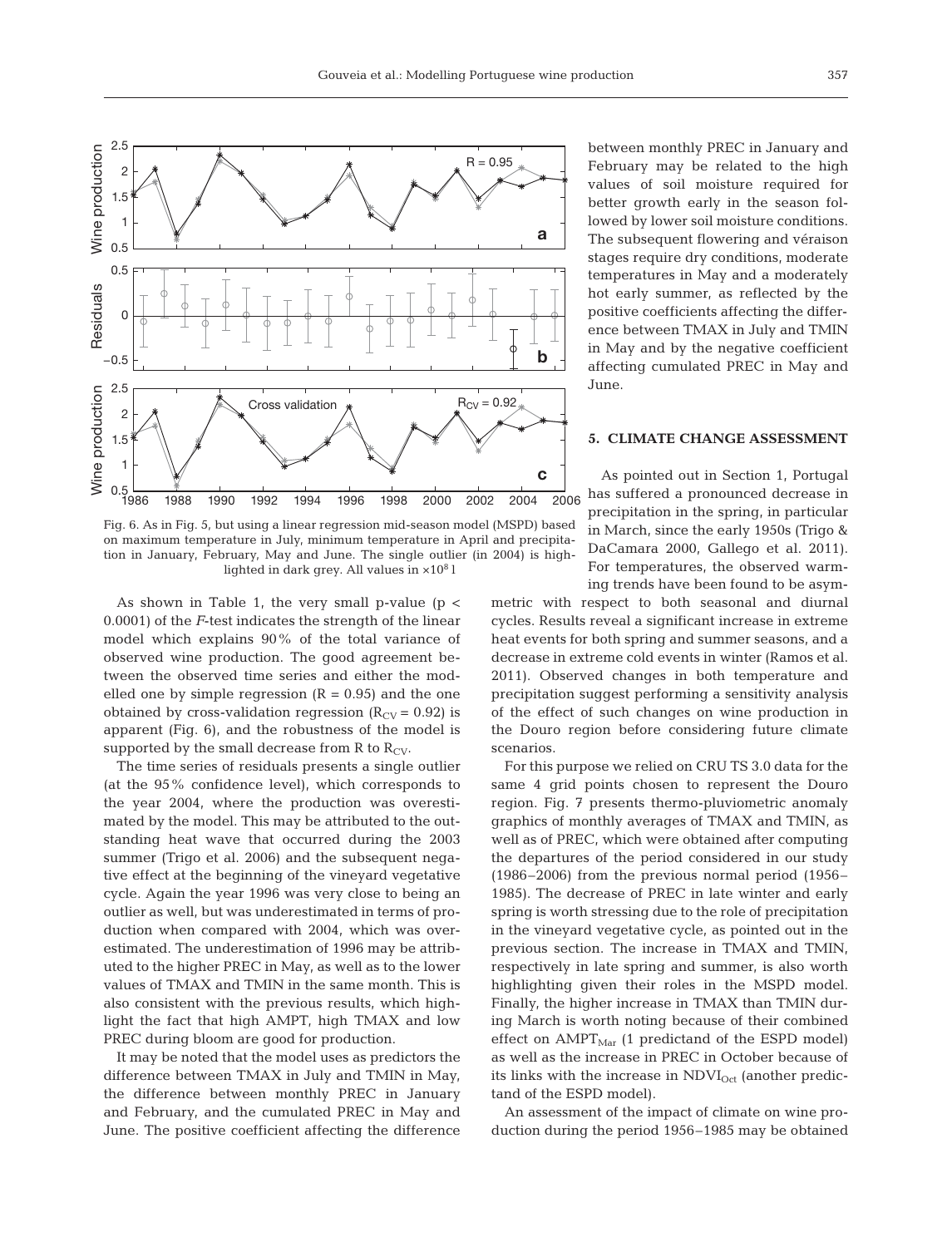Fig. 7. Monthly thermo-pluviometric graphs of monthly mean anomalies of precipitation (bars), minimum temperature (dashed curve) and maximum temperature (solid curve) for the Climatic Research Unit climate grids representing the Douro Valley region. Anomalies in (a) the study period (1986–2006) relative to the previous normal period (1956– 1985), (b) simulated values for Scenario A2 (2071–2100) relative to those simulated by the control run (1961–1990) and (c) for Scenario B2 values (2071–2100) relative to those of the control run

by feeding the MSPD model with the appropriate observed meteorological variables during that period and by then comparing the obtained statistical distributions of wine production with the observed and modelled ones for the period 1986–2006. The choice of the MSPD over the ESPD model results from the higher value of explained variance obtained with the former.

Obtained values for the mean and SD of MSPD are presented in Table 2. The statistics presented there completely characterise the distributions since the null hypothesis that the 3 considered datasets come from normally distributed populations cannot be rejected at the 5% level. As expected, the modelled data for the period 1986–2006 have the same mean as the observed production values, and the very small decrease in the SD reflects the high value of the correlation coefficient  $(R = 0.95)$ . When the MSPD model is applied to the 1956–1985 period, there is a decrease of 8% in the

Table 2. Mean and SD of the statistical distributions of wine production  $(10^8 \text{ I})$  in the Douro region as obtained from observations during the period 1986–2006 and from the mid-season regression model (MSPD) for the periods 1986–2006 and 1965–1985. The percent value in parentheses represents the relative departures of the 1956–1985 mean from the observation period of 1986–2006

|      | $\mathrm{Obs}_{1986-2006}$ | $\mathrm{MSPD}_{1986-2006}$ | $\mathrm{MSPD}_{1956-1985}$ |
|------|----------------------------|-----------------------------|-----------------------------|
| Mean | 1.58                       | 1.58                        | $1.47$ (-8%)                |
| SD   | 0.43                       | 0.41                        | $0.52 (+21%)$               |

mean (lower production) and an increase of 21% in the variance (higher inter-annual variability) which may be associated with the decrease in the mean of (PREC<sub>Jan</sub> – PREC<sub>Feb</sub>) from 24.2 mm in 1986–2006 to –5.8 mm in 1956–1985, accompanied by an increase in SD from 57.7 to 98.8 mm.

According to Solomon et al. (2007), the annual mean temperatures in Europe are likely to increase more than the global mean during the period 2071–2100, with the warming in northern Europe being largest in winter whilst that observed in the Mediterranean area is largest in summer. The same report also points out that, for the same period, annual precipitation is very likely to increase in most of northern Europe and decrease in most of the Mediterranean area. In addition, a reduced precipitation intensity and earlier onset and longer duration of drought are expected for the southern Iberian peninsula (Beniston et al. 2007).

As shown in an accompanying paper by Ramos et al. (2011), for the 2071–2100 period Portugal is projected to see an average increase in TMAX in summer ranging from 3.2°C in the B2 scenario to 4.7°C in the A2 scenario. An increase of about 3.4°C in TMAX in spring is also to be expected in both scenarios. For TMIN, the results are relatively similar, with an increase for summer (spring) ranging from 2.7°C (2.5°C) in the B2 scenario to 4.1°C (2.9°C) in the A2 scenario. For Portugal and for the same period, the accumulated PREC on moderately rainy days is expected to decrease, whereas heavier rain tends to be concentrated in the winter season (Santos et al. 2002).

Climate change is expected to have a significant effect on grapevine and wine production (Bisson et al. 2002), that might in turn produce either beneficial or detrimental conditions depending on the region (Jones et al. 2005), a feature that certainly highlights the relevance of regional assessments (Santos et al. 2010). A qualitative assessment of the effect of future climate change on Douro wine production was undertaken here using information from simulations by the HadRM3 as available from the PRUDENCE project. Fig. 10 presents thermo-pluviometric anomaly graphics of monthly averages of TMAX and TMIN as well as

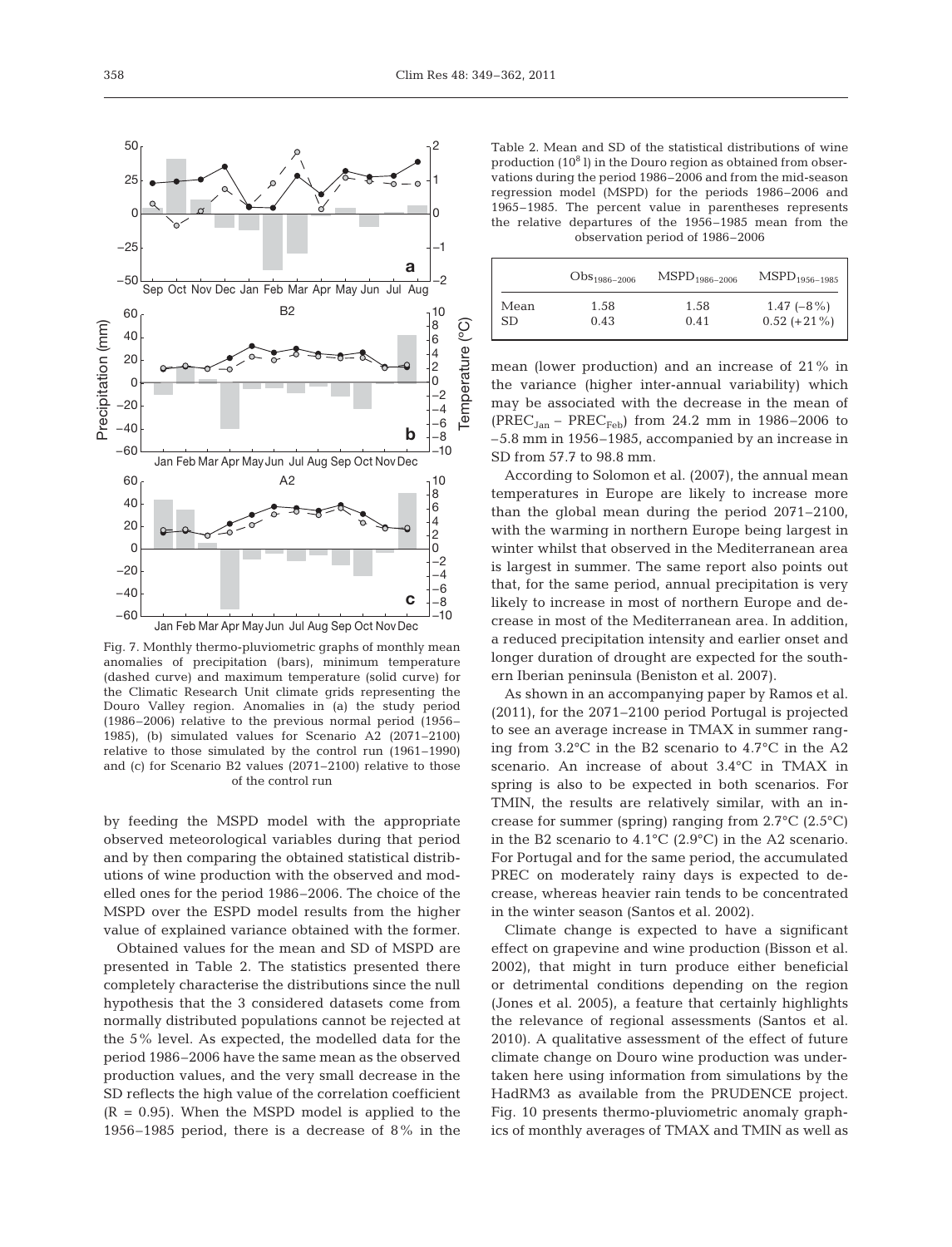of PREC with respect to future scenarios A2 and B2, which were obtained after computing the respective departures from the control period.

The decrease in PREC during April–September and the increase during December–March, the latter being especially apparent in the A2 scenario, is worth noting because of its effect on the vineyard vegetative cycle. For temperatures, both TMAX and TMIN increase throughout the year, although TMAX increases more during the spring and growing season than does TMIN. Given the relationships found in the MSPD model, these projected changes are expected to have a further effect on wine production in the Douro.

The effect of climate change on wine production was evaluated by feeding the MSPD model with simulated meteorological variables from 2071–2100 scenarios (A2 and B2) and by then comparing the obtained statistical distributions of wine production with those obtained by the same model when fed with variables from the control run (1961–1990). As shown in Table 3, simulated values of the mean and SD for the control run are considerably larger than those for the observed period 1961–1990. This is attributable to systematic errors of the HadRM3 (as discussed in Section 2.5.), as well as to errors of the MSPD model when applied out of the fitting range of values. Since the normality of the 4 considered datasets cannot be rejected at the 5% level by Lilliefors' composite goodness-of-fit test, the impact of systematic errors may be mitigated by transforming the  $\text{MSPD}_{\text{Control}}$  distribution, N (2.54, 0.85) into a normal distribution similar to the one obtained from  $\text{MSPD}_{61-90}$ , i.e. N (1.45, 0.52) and by then applying the same transformation to the normal distributions  $MSPD_{B2}$  and  $MSPD_{A2}$ . The following transformation

(3)  $\text{MSPD}_{X}^{\text{corr}} =$ 

$$
MSPD_X - \left[ \frac{\text{mean}(MSPD_X) - \frac{\text{SD}(MSPD_X)}{\text{SD}(MSPD_{61-90})}}{\text{SD}(MSPD_{61-90})} \right] \times \text{mean}(MSPD_{61-90})
$$
  

$$
\frac{\text{SD}(MSPD_X)}{\text{SD}(MSPD_{61-90})}
$$

(where subscript *X* stands for Control, A2 or B2 scenarios) was applied accordingly to the corresponding normal distributions. Corrected results are shown in brackets in Table 3. The obtained increases in the mean of 6% and 24%, respectively, for the B2 and A2 scenarios, relative to the control run, are worth being emphasised, together with the increase in variability as given by the respective increases of the SD by 4% and 35%. The estimated increase in wine production that is obtained for both scenarios is attributable to the increase in the mean of  $(TMAX_{\text{Jul}} - TMIN_{\text{May}})$  from 22.4°C in the control run to 23.5 (24.9)°C in B2 (A2) and to the decrease in  $(PREC_{May} + PREC_{Jun})$  from 73.0 mm in the control run to 64.5 (60.7) mm in B2 (A2).

Table 3. As in Table 2, but with respect to the distributions obtained from the mid-season regression model (MSPD) when applied to meteorological data for the normal period of 1961–1990, and from simulated data with respect to the control run (1961–1990) and to A2 and B2 scenarios (2071–2100). Values in square brackets are the corrected ones (see Eq. 3) and percent values in parentheses represent relative departures of means and SD from the normal period of 1961–1990

|      | $\text{MSPD}_{1961-1990}$ $\text{MSPD}_{\text{Control}}$ |               | $\text{MSPD}_{\text{R2}}$ | $\text{MSPD}_{42}$         |
|------|----------------------------------------------------------|---------------|---------------------------|----------------------------|
| Mean | 1.45                                                     | $2.54$ [1.45] | $2.67$ [1.53]<br>$(+6%)$  | $3.10$ [1.80]<br>$(+24\%)$ |
| SD.  | 0.52                                                     | $0.85$ [0.52] | $0.89$ [0.54]<br>$(+4%)$  | $1.15$ [0.70]<br>$(+35\%)$ |

### **6. DISCUSSION AND CONCLUSION**

An analysis was performed on the vegetative cycle of grapevines in the Douro Valley region in Portugal using NDVI together with a set of meteorological variables that included monthly means of TMAX, daily TMIN, daily TAVG, diurnal thermal AMPT and PREC.

We found that the NDVI cycle of the selected vineyard area pixels has a maximum at the end of spring and a minimum during winter. Composites of years of high (low) wine production present positive (negative) NDVI anomalies during the previous autumn and spring, together with negative (positive) anomalies during summer. This feature is an indication that a good year of wine production reflects high photosynthetic activity during the previous autumn and spring followed by reduced greenness and reduced growth during summer. The data set provided by the AVHRR sensor proved to be a valuable tool for vineyard growth monitoring and production modelling, namely for inter-annual comparisons at the regional scale.

The effect of meteorological factors on wine production in the Douro region was also assessed by means of composites of years corresponding to high (low) wine production. We found that high winter rainfall (in March) has a positive impact during the growing stage, whereas higher temperatures during late spring are beneficial for the flowering and véraison stages. The results obtained are in agreement with empirical findings about the roles (and timing) of the different meteorological factors during the stages of the vegetative cycle of grapevines.

Results from the composite analysis suggested de veloping seasonal statistical forecast models of Douro wine production based on growth (phenology) and meteorological information. Accordingly, 2 linear regression models were developed with the goal of predicting wine production at the early (March) and mid (July) stages of the vegetative cycle of vineyards.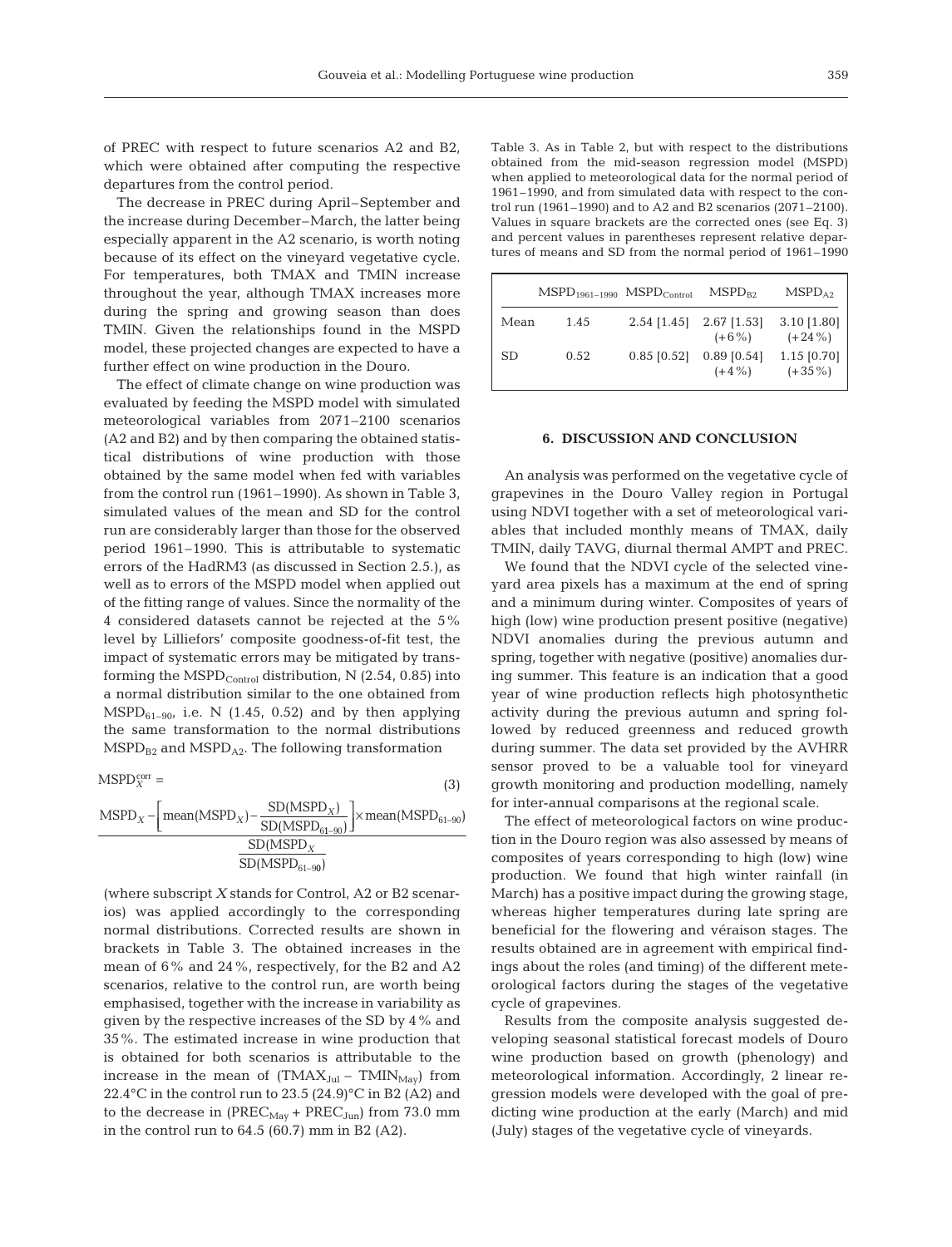In the case of the early season model (ESPD) the choice of predictors was restricted until March and those retained were the NDVI in October, TAVG in January and AMPT in March. The model explained 62% of the total variance in the annual wine production and points to the importance of the dormancy stage of the vineyard, which can condition subsequent growth stages. In turn, the mid-season model (MSPD) was allowed to select predictors until July with the final model improving significantly from ESPD, explaining 90% of the total variance of wine production. This upgraded model retained as predictors the difference between TMAX in July and TMIN in May, the difference between monthly PREC in January and February, and the cumulated PREC in May and June. Whereas the ESPD model confirms the relevance of a mild, rainy winter and mild March contributing to vine health during the dormancy stage, the MSPD model uncovers the important role of TMIN during May, of PREC at the end of spring (May and June) and of TMAX in July, which is well known to Douro farmers.

From the user's point of view, the ESPD model has the advantage of providing reliable forecasts of production immediately at the end of the dormancy stage, information that would be particularly valuable to farmers, institutions and economists as aid in decision making, in the adoption of technical improvements and even in fraud detection, for instance for insurance companies (Cunha et al. 2010a). On the other hand, the incorporation of NDVI as predictors may be viewed as an indirect support of remote sensing as a valuable assessment tool of the phenological state of the grapevines.

For the MSPD model, the fact that all predictors are meteorological parameters combined with the much higher values of explained variance makes it especially useful to assess the impact of climate variability and change on wine production in the Douro Valley. This quality is especially appealing since a better understanding of the potential effects of climate on natural systems is becoming increasingly important as growing levels of greenhouse gases imply temperature and precipitation changes, which are particularly important in the Mediterranean basin (Solomon et al. 2007, Ramos et al. 2011).

Compared to the production study period of 1986– 2006, the MSPD model predicted a decrease of 8% in wine production together with an increase of 21% in the variance for 1956–1985, which was mainly due to changes in the winter precipitation regime. When the model was applied to the A2 and B2 future climate scenarios, as obtained from the PRUDENCE project, projected values of wine production in the Douro region for 2071–2100 indicated an increase in both the mean

and SD, respectively, of 6% and 4% for the B2 scenario, and of 24% and 35% for the A2 scenario, relative to the control run (1961–1990). Our results support the fact that future climate change scenarios appear to favour an increase in wine production in the Douro region, in general agreement with the results available from the only other study performed for that wine region (Santos et al. 2010). However, given the spatial differences in climate and production in different regions of the Douro Valley, one would not expect future production to change the same in all areas. For instance, further decreases in rainfall will make it extremely difficult to continue to produce at all in the most eastern area (Douro Superior), while the most western areas (Baixo Corgo and Cima Corgo) might respond more slowly to these changes.

Our results should be analysed with caution due to the limitations imposed by the models (dynamical and statistical) used here and by the simplifications that were made. Concerning the regional modelling, the characteristics of future climate depend highly on the regional model adopted and that the entire northwestern Iberian region is located in the area for which climate change predictions have larger uncertainty, as shown in the latest IPCC report (Fig. 11.5 of Solomon et al. 2007). Furthermore, the HadRM3 model possesses a negative bias in precipitation and a positive bias in temperature (Ramos et al. 2011). Additionally, the statistical forecast models developed also suffer from a few additional issues, in particular the fact that the MSPD model was applied beyond the range of the variable domain where it was fitted. This is a relevant issue taking into account the linear nature of the model used and given the fact that the response of vineyards to climate is nonlinear, like that of most crops. We also did not consider increases in  $CO<sub>2</sub>$ , another important aspect since a higher concentration of  $CO<sub>2</sub>$  along with interactions with increasing temperatures and decreasing rainfall could have an important impact on the results produced by the model. It is very likely that the response of the grapevine to increased  $CO<sub>2</sub>$  will be positive, but it may also be affected by lower rainfall and higher temperature. Finally, it is important to bear in mind that factors beyond those related to climatic variability (e.g. technological improvements, environmental issues, soil degradation) were not taken into account, nor were those that might impair vineyard cultivation (e.g. Morecroft & Keith 2009).

As pointed out by Bisson et al. (2002), climate change is expected to have a significant effect on grape and wine production which might translate into either benefits or disadvantages depending on the region (Jones et al. 2005). According to Duchene & Schneider (2005), one of the most significant effects of climate change in terms of viticulture in different regions of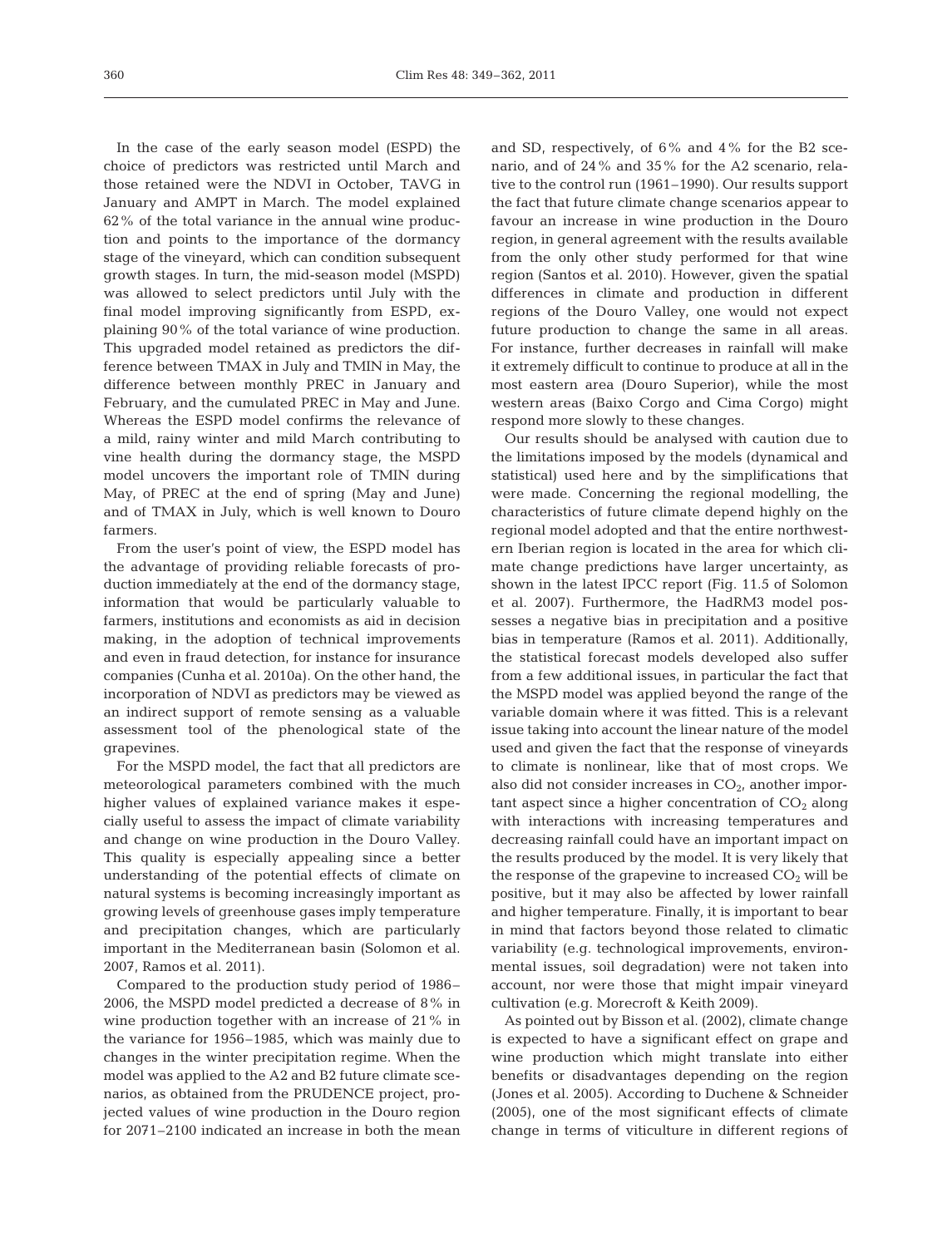France is that the different phenological stages of grape growth and ripening are being modified, with the period between budburst and harvest becoming both earlier and shorter. The projected changes in ripening have serious consequences if the vineyard enters into the final phase of ripening under increasingly warmer conditions (Deloire et al. 2004), especially if the high temperatures are associated with drought, inhibiting certain physiological processes that this context, our results highlight the relevance of regional modelling of past and future wine production and confirm the crucial role played by climate in wine production in the Douro region, providing evidence that climate change scenarios are expected to favour an increase in wine production.

*Acknowledgements*. This work was partially supported by Project MEDIATIC (PTDC/AAC-CLI/103361/2008) funded by the Portuguese Foundation for Science and Technology (FCT). M.L.R.L. was also supported by a postdoctoral grant from the FCT (SFRH/BPD/45080/2008) and A.M.R. was supported by a doctoral grant from the FCT (SFRH/BD/ 46000/2008). We thank CRU for providing the climate data. The satellite data were provided by GIMMS, and the landcover thematic map was extracted from the CLC2000. Data have also been provided through the PRUDENCE data archive, funded by the EU through contract EVK2-CT 2001- 00132. We are also indebted to 3 anonymous reviewers for their detailed comments and suggestions which helped to improve this paper.

#### LITERATURE CITED

- ► Beniston M, Stephenson DB, Christensen OB, Ferro CAT and others (2007) Future extreme events in European climate: an exploration of regional climate model projections. Clim Change 81:71–95
- ► Berry J, Björkman O (1980) Photosynthetic response and adaptation to temperature in higher plants. Annu Rev Plant Physiol 31:491–543
- Bindi M, Fibbi L, Gozzini B, Orlandini S, Miglietta F (1996) ➤ Modelling the impact of future climate scenarios on yield and yield variability of grapevine. Clim Res 7:213–224
- ► Bisson LF, Waterhouse AL, Ebeler SE, Walker MA, Lapsley JT (2002) The present and future of the international wine industry. Nature 418:696–699
	- Boulton RB, Singleton VL, Bisson LF, Kunkee RE (1996) Principles and practices of winemaking. Springer, New York, NY
- ► Buonomo E, Jones R, Huntingford IC, Hannaford J (2007) On the robustness of changes in extreme precipitation over Europe from two high resolution climate change simulations. Q J R Meteorol Soc 133:65–81
	- Carbonneau A, Riou C, Guyon D, Riom J, Schneider C (1992) Agrométéorologie de la vigne en France. Office des Pub lications Officielles des Communautés Européennes, Luxembourg
- ► Chatterjee S, Hadi AS (1986) Influential observations, high leverage points, and outliers in linear regression (with discussion). Stat Sci 1:379–416
- ▶ Christensen JH, Christensen OB (2007) A summary of the

PRUDENCE model projections of changes in European climate during this century. Clim Change 81(Suppl 1): 7–30

- Conradie WJ, Carey VA, Bonnardot V, Saayman D, van Schoor LH (2002) Effect of different environmental factors on the performance of Sauvignon blanc grapevines in the Stellenbosch/Durbanville districts of South Africa. I. Geology, soil, climate, phenology and grape composition. S Afr J Enol Vitic 23:79–91
- Coombe BG (1987) Influence of temperature on composition and quality of grapes. Acta Hortic 206:23–35
- are essential for the production of quality grapes. In  $\triangleright$  Cunha M, Marçal RSA, Silva L (2010a) A comparative study of satellite and ground-based vineyard phenology. 29th EARSeL Symp, 15–18 June, Chania, Greece, p 68–77
	- ► Cunha M, Marçal ARS, Silva L (2010b) Very early prediction of wine yield based on satellite data from VEGETATION. Int J Remote Sens 31:3125–3142
		- Deloire A, Carbonneau A, Wang Z, Ojeda H (2004) Vine and water: a review. J Int Sci Vigne Vin 38:1–13
		- Duchene E, Schneider C (2005) Grapevine and climatic changes: a glance at the situation in Alsace. Agronomie  $25:93 - 99$
		- Fregoni C, Pezzutto S (2000) Principes et premières approches de l'indice bioclimatique de qualité de Fregoni. Prog Agric Vitic 18:390–396
	- ► Gallego MC, Trigo RM, Vaquero JM, Brunet M, García JA, Sigró J, Valente MA (2011) Trends in frequency indices of daily precipitation over the Iberian Peninsula during the last century. J Geophys Res 116:D02109 doi:10.1029/ 2010JD014255
		- Gouveia C, Trigo RM (2008) Influence of climate variability on wheat production in Portugal. In: Soares A, Pereira MJ, Dimitrakopoulos R (eds) Quantitative geology and geostatistics: geoENV VI—geostatistics for environmental applications. Springer, Dordrecht, p 335–347
	- ► Gouveia C, Trigo RM, DaCamara CC, Libonati R, Pereira JMC (2008) The North Atlantic Oscillation and European vegetation dynamics. Int J Climatol 28:1835–1847
	- ► Gouveia C, Trigo RM, DaCamara CC (2009) Drought and vegetation stress monitoring in Portugal using satellite data. Nat Hazards Earth Syst Sci 9:185–195
	- ▶ Hurrell JW (1995) Decadal trends in the north Atlantic oscillation: regional temperatures and precipitation. Science 269: 676–679
		- Jackson DI, Lombard PB (1993) Environmental and management practices affecting grape composition and wine quality: a review. Am J Enol Vitic 4:409–430
	- ▶ Jacob D, Bärring L, Christensen ØB, Christensen JH and others (2007) An inter-comparison of regional climate models for Europe: model performance in present-day climate. Clim Change 81(Suppl 1):31–52
		- Jones GV (1999) Relationships between grapevine phenology, composition, and quality for Bordeaux, France. Arbor Phaenol 42:3–7
		- Jones GV (2006) Climate and terroir: impacts of climate variability and change on wine. In: Macqueen RW, Meinert LD (eds) Fine wine and terroir—the geoscience perspective. Geoscience Canada Reprint Series Number 9. Geological Association of Canada, St. John's
		- Jones GV, Davis RE (2000) Climate influences on grapevine phenology, grape composition, and wine production and quality for Bordeaux, France. Am J Enol Vitic 51:249–261
	- ▶ Jones GV, White MA, Cooper OR, Storchmann K (2005) Climate change and global wine quality. Clim Change 73: 319–343
		- Kaufmann RK, Zhou L, Knyazikhin Y, Shabanov N, Myneni RB, Tucker CJ (2000) Effect of orbital drift and sensor